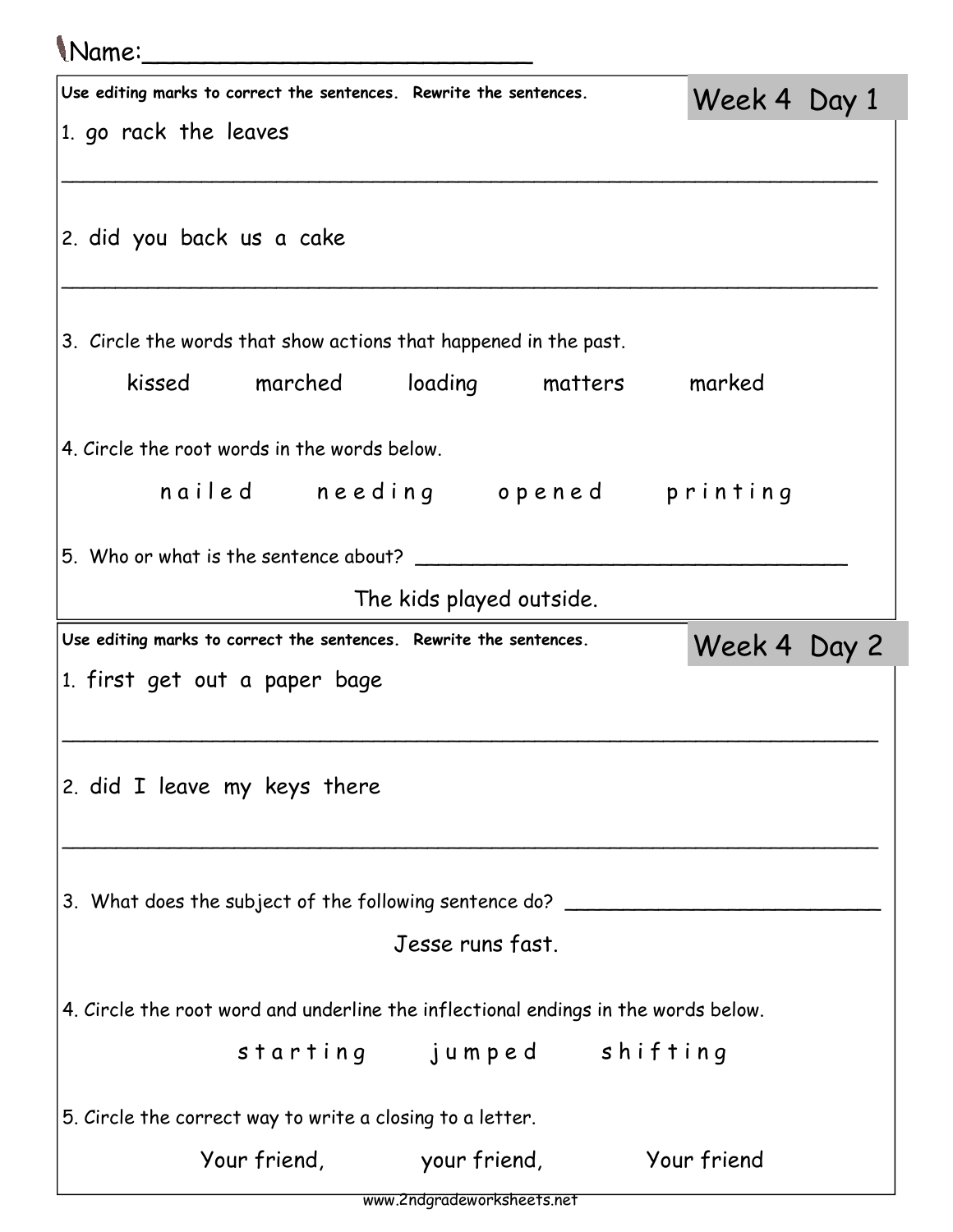## Name:\_\_\_\_\_\_\_\_\_\_\_\_\_\_\_\_\_\_\_\_\_\_\_\_\_

| Use editing marks to correct the sentences. Rewrite the sentences.                                           | Week 4 Day 3 |  |
|--------------------------------------------------------------------------------------------------------------|--------------|--|
| 1. next add eggs to the batter                                                                               |              |  |
|                                                                                                              |              |  |
| 2. who is in the bake of the car                                                                             |              |  |
|                                                                                                              |              |  |
| 3. What sound is "ed" making at the ends of the words? d, t, ed.                                             |              |  |
| watched ____ wanted ____ grinned ___ talked ___                                                              |              |  |
| 4. Circle the root words in the words below.                                                                 |              |  |
| drinking talked shows raining                                                                                |              |  |
| 5. Circle the correct way to write a closing to a letter.                                                    |              |  |
| love, Love,<br>Love                                                                                          |              |  |
|                                                                                                              |              |  |
| Use editing marks to correct the sentences. Rewrite the sentences.                                           | Week 4 Day 4 |  |
| 1. then pour the batter into a pan                                                                           |              |  |
|                                                                                                              |              |  |
| 2. i am so made                                                                                              |              |  |
|                                                                                                              |              |  |
|                                                                                                              |              |  |
| Allison sings a song.                                                                                        |              |  |
|                                                                                                              |              |  |
| 4. What does the subject of the following sentence do? _________________________<br>Allison sings a song.    |              |  |
|                                                                                                              |              |  |
| 5. Divide the words into syllables with a $\lambda$ . Circle the closed syllable.<br>hotel music relax robot |              |  |